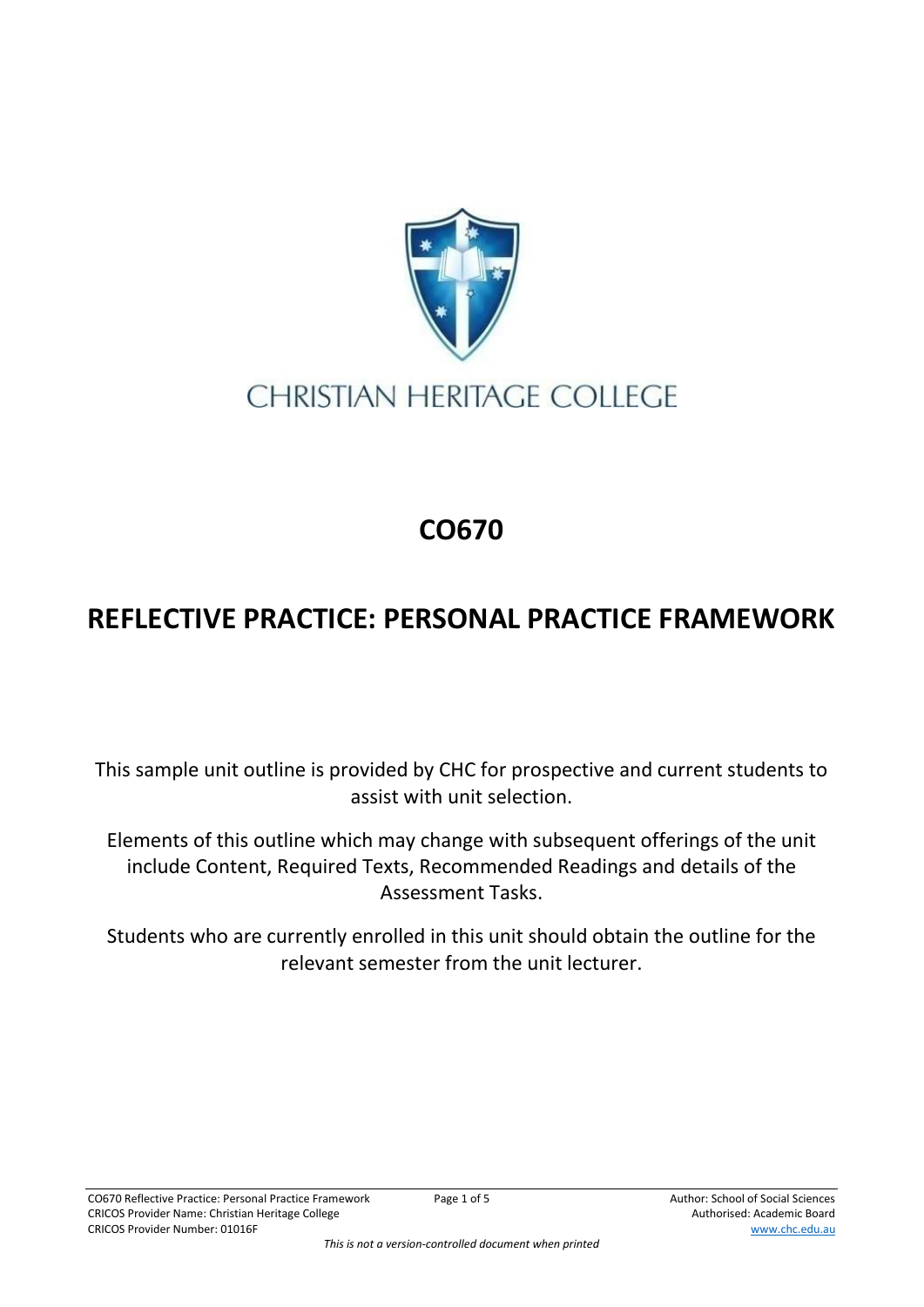| Unit code                                        | CO670                                                                                                                                                                                                                                                                                                                                                                                                                                                                                                                                                                                                                                                                                                                                                                                                                                                                                                                                                                                                                                                                                                                                                                                            |  |  |
|--------------------------------------------------|--------------------------------------------------------------------------------------------------------------------------------------------------------------------------------------------------------------------------------------------------------------------------------------------------------------------------------------------------------------------------------------------------------------------------------------------------------------------------------------------------------------------------------------------------------------------------------------------------------------------------------------------------------------------------------------------------------------------------------------------------------------------------------------------------------------------------------------------------------------------------------------------------------------------------------------------------------------------------------------------------------------------------------------------------------------------------------------------------------------------------------------------------------------------------------------------------|--|--|
| Unit name                                        | Reflective Practice: Personal Practice Framework                                                                                                                                                                                                                                                                                                                                                                                                                                                                                                                                                                                                                                                                                                                                                                                                                                                                                                                                                                                                                                                                                                                                                 |  |  |
| <b>Associated higher</b><br>education awards     | <b>Master of Counselling</b>                                                                                                                                                                                                                                                                                                                                                                                                                                                                                                                                                                                                                                                                                                                                                                                                                                                                                                                                                                                                                                                                                                                                                                     |  |  |
| <b>Duration</b>                                  | One semester                                                                                                                                                                                                                                                                                                                                                                                                                                                                                                                                                                                                                                                                                                                                                                                                                                                                                                                                                                                                                                                                                                                                                                                     |  |  |
| Level                                            | Postgraduate                                                                                                                                                                                                                                                                                                                                                                                                                                                                                                                                                                                                                                                                                                                                                                                                                                                                                                                                                                                                                                                                                                                                                                                     |  |  |
| Core/elective                                    | Core                                                                                                                                                                                                                                                                                                                                                                                                                                                                                                                                                                                                                                                                                                                                                                                                                                                                                                                                                                                                                                                                                                                                                                                             |  |  |
| Weighting                                        | Unit credit points:<br>10<br>Course credit points:<br>160                                                                                                                                                                                                                                                                                                                                                                                                                                                                                                                                                                                                                                                                                                                                                                                                                                                                                                                                                                                                                                                                                                                                        |  |  |
| Delivery mode                                    | Face-to-face on site                                                                                                                                                                                                                                                                                                                                                                                                                                                                                                                                                                                                                                                                                                                                                                                                                                                                                                                                                                                                                                                                                                                                                                             |  |  |
| <b>Student workload</b>                          | Face-to-face on site<br>30 hours<br>Contact hours<br>70 hours<br>Practicum<br>15 hours<br>Supervision<br>՝§5 իours<br>Reading, study and assignment preparation<br><b>TOTAL</b><br>150 hours                                                                                                                                                                                                                                                                                                                                                                                                                                                                                                                                                                                                                                                                                                                                                                                                                                                                                                                                                                                                     |  |  |
|                                                  | Students requiring additional English language support are expected to undertake an<br>additional one hour per week.                                                                                                                                                                                                                                                                                                                                                                                                                                                                                                                                                                                                                                                                                                                                                                                                                                                                                                                                                                                                                                                                             |  |  |
| Prerequisites/<br>co-requisites/<br>restrictions | Prerequisites or co-requisites<br>CO610 Towards a Transformational Christian Worldview for Counselling<br>CO669 Reflective Practice: External Contexts<br>SO653 Research Methods<br>Prerequisite<br>CA541 Child and Adolescent Counselling: Intervention Frameworks or<br>FR541\Family and Relationship Counselling: Intervention Frameworks or<br>Trauma counselling? Intervention Frameworks<br>TR541                                                                                                                                                                                                                                                                                                                                                                                                                                                                                                                                                                                                                                                                                                                                                                                          |  |  |
| Rationale                                        | The counselling sector in Australia, and in other western countries, has become highly<br>specialised. This means that there is an expectation from the agencies and organisations that<br>employ counsellors that those applying for counselling positions will not only have the skills<br>and academic qualifications required, but also the ability to clearly articulate their professional<br>practice framework.<br>In this, the fourth and final of the practicum-embedded units, students will not only reflect on<br>all aspects of the course but from this learning but articulate and present, to their peers, their<br>personal practice framework. As such, this unit provides opportunities for students to develop<br>a personalised and holistic approach to their counselling practice through the integration of<br>their values, knowledge, skills and the ethical and relational dimensions that comprise<br>effective counselling. This process of consolidation will proceed through the use of reflective<br>practice and integrative techniques building upon learning from the previous three units in<br>the reflective practice sequence (CO667, CO668, and CO669). |  |  |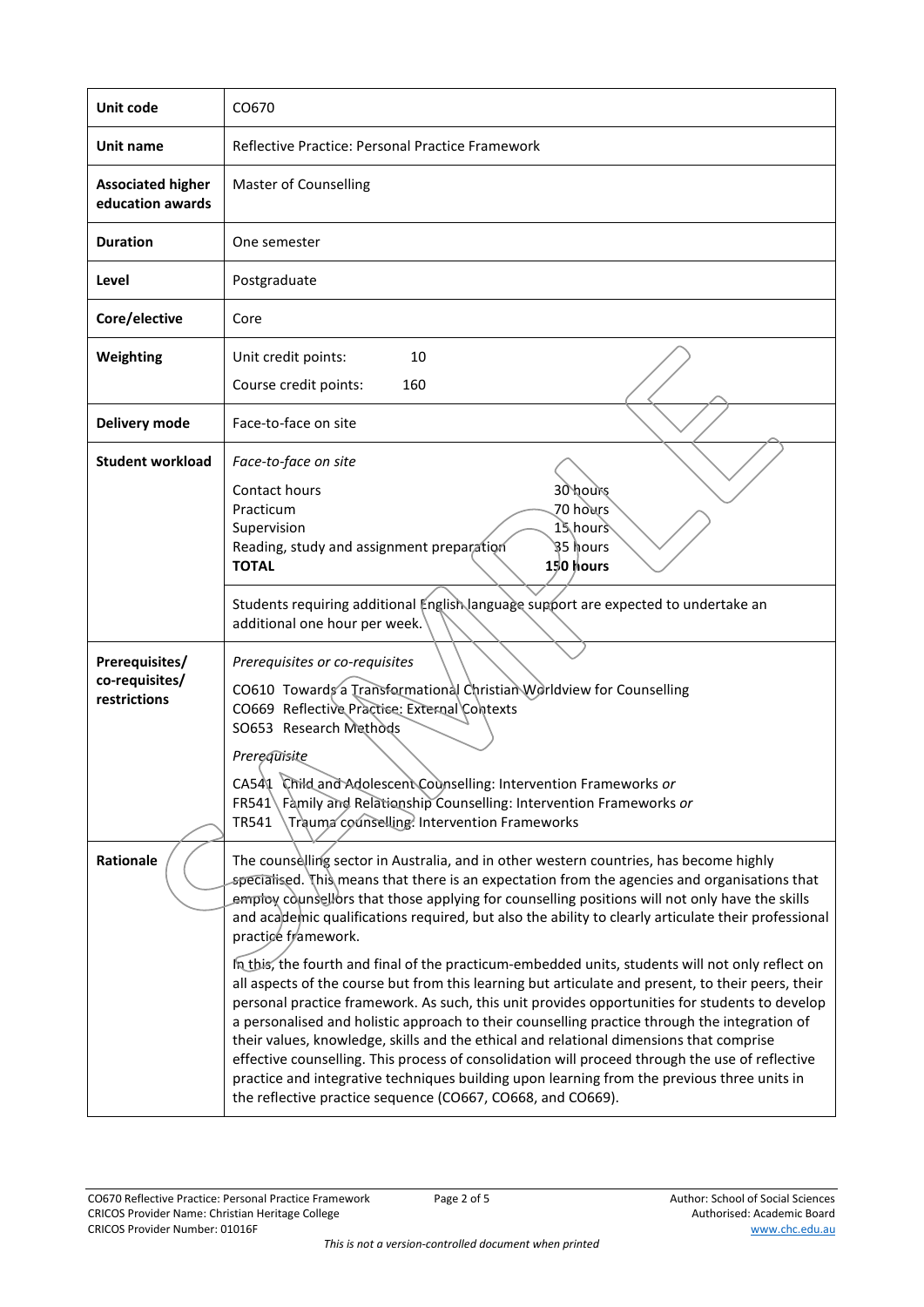|                                            | In addition, it is important that counselling students understand and apply principles and<br>strategies related to resilience-building in a profession with high rates of stress, burn-out and<br>vicarious traumatisation. By the conclusion of this unit, it is expected that students will be able<br>to articulate, apply and critically reflect on their individual framework of practice including a<br>well-integrated understanding of the impact the values and principles of a Christian worldview<br>has on their counselling practice. |  |  |
|--------------------------------------------|-----------------------------------------------------------------------------------------------------------------------------------------------------------------------------------------------------------------------------------------------------------------------------------------------------------------------------------------------------------------------------------------------------------------------------------------------------------------------------------------------------------------------------------------------------|--|--|
| Prescribed text(s)                         | Lapworth, P. & Sills, C. (2010). Integration in counselling and psychotherapy (2nd ed.). London,<br>UK: Sage.                                                                                                                                                                                                                                                                                                                                                                                                                                       |  |  |
| Recommended                                | <b>Books</b>                                                                                                                                                                                                                                                                                                                                                                                                                                                                                                                                        |  |  |
| readings                                   | Benner, D. (2016). Human being and becoming: The living adventure of life and love. Grand<br>rapids, MI: Brazos.                                                                                                                                                                                                                                                                                                                                                                                                                                    |  |  |
|                                            | Bassot, B. (2016). The reflective practice guide: An interdisciplinary approach to critical<br>reflection. Abingdon, OX: Routledge.                                                                                                                                                                                                                                                                                                                                                                                                                 |  |  |
|                                            | De Haan, E. (2012). Supervision in action: A relational approach to coaching and consulting<br>supervision. Berkshire, UK: McGraw-Hill.                                                                                                                                                                                                                                                                                                                                                                                                             |  |  |
|                                            | Grant, B. W. (2001). A theology for pastoral psychotherapy: God's play in sacred spaces.<br>London, UK: Haworth Pastoral. <sup>1</sup>                                                                                                                                                                                                                                                                                                                                                                                                              |  |  |
|                                            | McLeod, J. & McLeod, J. (2014). Personal development for counsellors, psychotherapists and<br>mental health practitioners. Maidenbead, UK McGraw-Hill                                                                                                                                                                                                                                                                                                                                                                                               |  |  |
|                                            | Parsons, R., & Zhang, N. (2014). Counseling theory: Guiding reflective practice. Thousand Oaks,<br>CA: Sage.                                                                                                                                                                                                                                                                                                                                                                                                                                        |  |  |
|                                            | Skovholt, T. & Trotter-Mathison, M. (2016). The resilient practitioner: Burnout and compassion<br>fatigue prevention and self-care strategies for the helping professions (3rd ed.). New York,<br>NY: Routledge.                                                                                                                                                                                                                                                                                                                                    |  |  |
|                                            | Thomas, J., & Sosin, L. (2011). The therapeutic expedition: Equipping the Christian counselor<br>for the journey. Nashville, TN: B & H.                                                                                                                                                                                                                                                                                                                                                                                                             |  |  |
|                                            | <b>Journals</b><br>Journal of Psychology and Theology                                                                                                                                                                                                                                                                                                                                                                                                                                                                                               |  |  |
|                                            | Journal of Psychology and Christianity                                                                                                                                                                                                                                                                                                                                                                                                                                                                                                              |  |  |
|                                            | Journal of Pastorol Care and Counselling                                                                                                                                                                                                                                                                                                                                                                                                                                                                                                            |  |  |
|                                            | Conversations                                                                                                                                                                                                                                                                                                                                                                                                                                                                                                                                       |  |  |
|                                            | Journal of Psychotherapy Integration                                                                                                                                                                                                                                                                                                                                                                                                                                                                                                                |  |  |
|                                            | In addition to the resources above, students should have access to a Bible, preferably a<br>modern translation such as The Holy Bible: The New International Version 2011 (NIV 2011) or<br>The Holy Bible: New King James Version (NKJV).                                                                                                                                                                                                                                                                                                           |  |  |
|                                            | These and other translations may be accessed free on-line at http://www.biblegateway.com.<br>The Bible app from LifeChurch.tv is also available free for smart phones and tablet devices.                                                                                                                                                                                                                                                                                                                                                           |  |  |
| <b>Specialist resource</b><br>requirements | Digital recording device                                                                                                                                                                                                                                                                                                                                                                                                                                                                                                                            |  |  |

CO670 Reflective Practice: Personal Practice Framework Page 3 of 5 Author: School of Social Sciences CRICOS Provider Name: Christian Heritage College Authorised: Academic Board Authorised: Academic Board CRICOS Provider Number: 01016F www.chc.edu.au

<sup>&</sup>lt;sup>1</sup> Seminal text.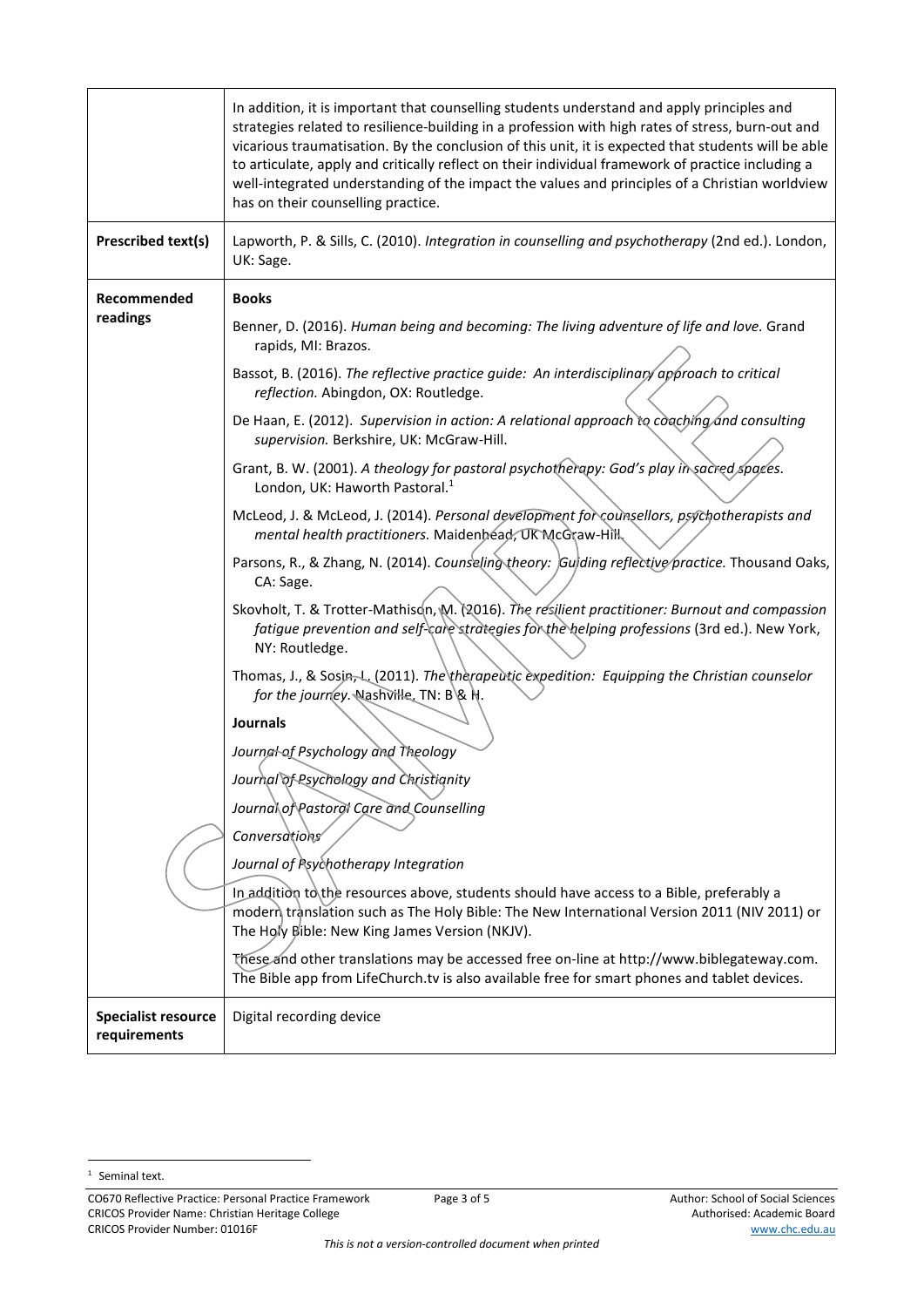| Content                  | 1. Models of counselling frameworks<br>2. Personal and contextual risk factors related to stress, traumatisation, and burn-out<br>3. Professional practices related to resilience building<br>4. Personal practices related to resilience building<br>5. Ethical maturity<br>6. Professional responsibilities (administration, registration, etc.)<br>7. Fostering personal and professional practices for lifelong learning which bridges the<br>theory-practice gap<br>8. The implications of a Christian worldview for a counselling practice framework                                                                                                                                                                                                                                                                                                                                                                                                                                                                                  |  |  |
|--------------------------|---------------------------------------------------------------------------------------------------------------------------------------------------------------------------------------------------------------------------------------------------------------------------------------------------------------------------------------------------------------------------------------------------------------------------------------------------------------------------------------------------------------------------------------------------------------------------------------------------------------------------------------------------------------------------------------------------------------------------------------------------------------------------------------------------------------------------------------------------------------------------------------------------------------------------------------------------------------------------------------------------------------------------------------------|--|--|
| <b>Learning outcomes</b> | On completion of this unit, students will have demonstrated that they have:                                                                                                                                                                                                                                                                                                                                                                                                                                                                                                                                                                                                                                                                                                                                                                                                                                                                                                                                                                 |  |  |
|                          | 1. synthesised counselling knowledge, theories and skills with particular attention to ethical<br>maturity and the place of Christian worldview values and principles;<br>2. formulated and demonstrated a personal approach to counselling practice;<br>3. critically analysed the contribution of non-judgemental self-awareness and creative use of<br>self to counselling and ongoing reflective practice;<br>4. applied counselling skills and analysed their practice from a number of perspectives;<br>5. identified and critically reflected on personal vulnerabilities and protective strategives,<br>including those related to stress, trauma and vicarious traumatisation;<br>6. developed professional values and implemented ongoing personal and professional<br>development practices; and<br>7. communicated at an appropriate tertiary standard with special attention to correct<br>grammars, punctuation, spelling, vocabulary, usage, sentence structure, logical relations,<br>style, referencing, and presentation. |  |  |
|                          | In order to receive the minimum of a passing grade in this unit, the student must receive a                                                                                                                                                                                                                                                                                                                                                                                                                                                                                                                                                                                                                                                                                                                                                                                                                                                                                                                                                 |  |  |
| <b>Assessment tasks</b>  |                                                                                                                                                                                                                                                                                                                                                                                                                                                                                                                                                                                                                                                                                                                                                                                                                                                                                                                                                                                                                                             |  |  |
|                          | passing grade in Task 3.                                                                                                                                                                                                                                                                                                                                                                                                                                                                                                                                                                                                                                                                                                                                                                                                                                                                                                                                                                                                                    |  |  |
|                          | Task 1: Media presentation                                                                                                                                                                                                                                                                                                                                                                                                                                                                                                                                                                                                                                                                                                                                                                                                                                                                                                                                                                                                                  |  |  |
|                          | Discuss your developing personal framework in forum posts (topics to be provided). These<br>forum posts will be used to develop a personal counselling practice framework.                                                                                                                                                                                                                                                                                                                                                                                                                                                                                                                                                                                                                                                                                                                                                                                                                                                                  |  |  |
|                          | Prepare a creative media presentation of your framework. The presentation is to be supported<br>with case examples and clips of recorded counselling interviews.                                                                                                                                                                                                                                                                                                                                                                                                                                                                                                                                                                                                                                                                                                                                                                                                                                                                            |  |  |
|                          | Presentation - 40 minutes<br>Word Length/Duration.                                                                                                                                                                                                                                                                                                                                                                                                                                                                                                                                                                                                                                                                                                                                                                                                                                                                                                                                                                                          |  |  |
|                          | 40%<br>Weighting:                                                                                                                                                                                                                                                                                                                                                                                                                                                                                                                                                                                                                                                                                                                                                                                                                                                                                                                                                                                                                           |  |  |
|                          | Learning Qutcomes:                                                                                                                                                                                                                                                                                                                                                                                                                                                                                                                                                                                                                                                                                                                                                                                                                                                                                                                                                                                                                          |  |  |
|                          | Assessed:<br>During the second intensive session                                                                                                                                                                                                                                                                                                                                                                                                                                                                                                                                                                                                                                                                                                                                                                                                                                                                                                                                                                                            |  |  |
|                          | Task 2: Recorded interview and essay<br>Incorporate reedback from your media presentation into your final personal counselling<br>practice framework. The framework is to be supported with a recorded interview that<br>demonstrates your framework in practice.                                                                                                                                                                                                                                                                                                                                                                                                                                                                                                                                                                                                                                                                                                                                                                           |  |  |
|                          | Word Length/Duration:<br>Essay - 3,500 words; Video - 40 minutes                                                                                                                                                                                                                                                                                                                                                                                                                                                                                                                                                                                                                                                                                                                                                                                                                                                                                                                                                                            |  |  |
|                          | Weighting:<br>Essay - 30%; Video - 30%                                                                                                                                                                                                                                                                                                                                                                                                                                                                                                                                                                                                                                                                                                                                                                                                                                                                                                                                                                                                      |  |  |
|                          | Learning Outcomes:<br>$1 - 7$                                                                                                                                                                                                                                                                                                                                                                                                                                                                                                                                                                                                                                                                                                                                                                                                                                                                                                                                                                                                               |  |  |